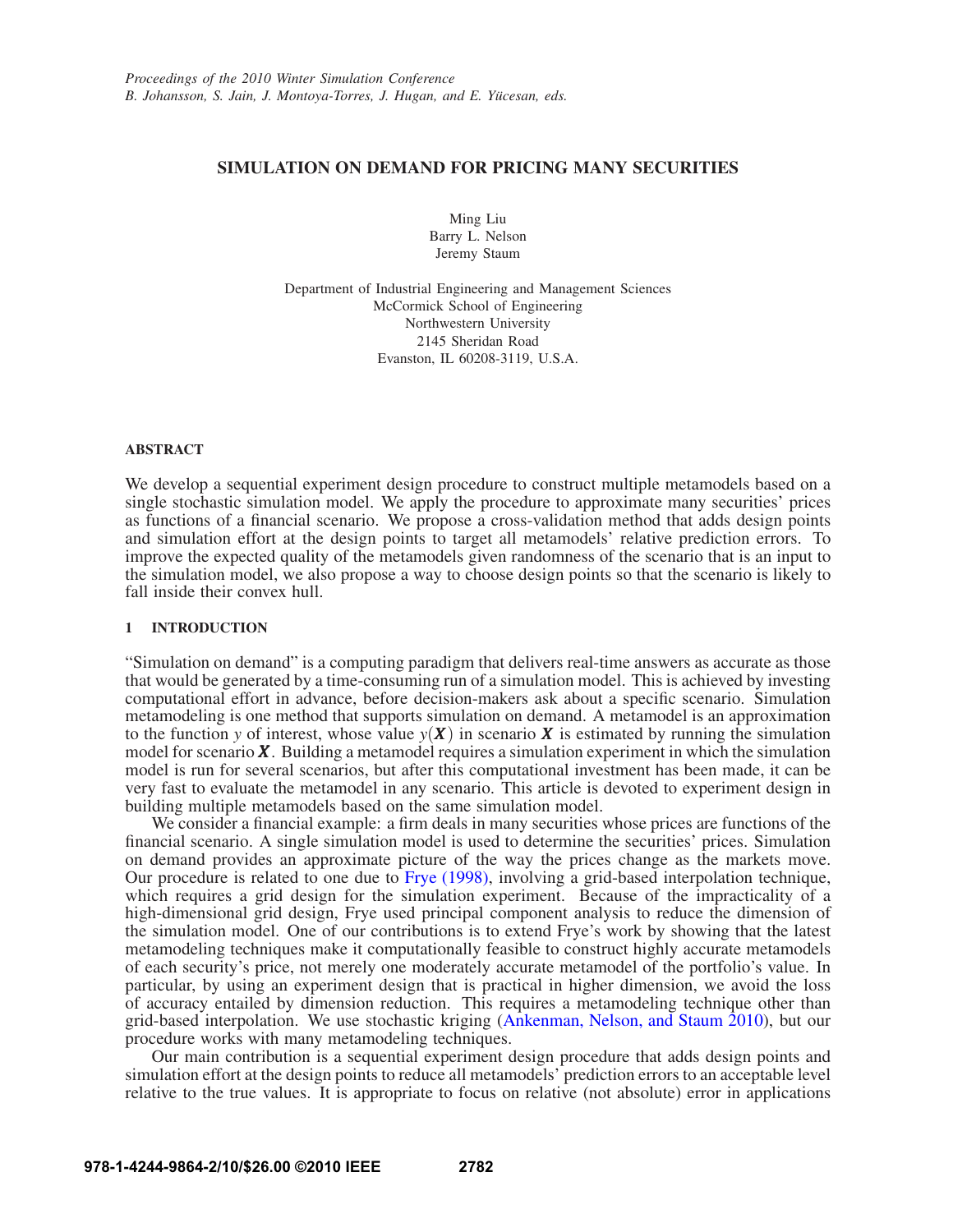involving multiple metamodels which have very different magnitudes, including our financial example, in which some options have much larger prices than others. The key ingredient in our procedure is crossvalidation, which is widely used for validating prediction schemes (Geisser 1993). Kleijnen (2008) discusses cross-validation in stochastic simulation metamodeling. The novel aspect of our procedure for stochastic simulation is that it continues until the prediction errors are likely to be small, instead of continuing until the simulation output is consistent with the metamodeling technique's assumptions.

In some applications, the metamodels are functions of a scenario that can be regarded as random: in our financial example, the scenario that will occur tomorrow is random. In such applications, it is meaningful to consider the expected performance of the metamodels at a randomly selected scenario. Another contribution of this article is an initial experiment design that aims to make the scenario fall inside the convex hull of design points with high probability. This improves the metamodels' performance because many metamodeling techniques are much better at interpolation than at extrapolation.

## **2 MOTIVATING EXAMPLE**

We consider a portfolio of 75 European-style options. The underlying vector stochastic process models six equity indices: S&P500, Nikkei225, Stoxx50, FTSE100, Hang Seng, and KOSPI Composite. To keep the example simple, we use a very basic model and approach to model calibration. The equity indices, denoted by  $\bar{j} = 1, 2, \ldots, 6$ , follow geometric Brownian motion where the non-annualized daily volatilities  $\sigma_i$  and correlation matrix  $\Sigma_X$  are estimated from 1000 historical daily returns. A scenario *X* is a vector whose components are called risk factors, and it determines the values of the equity indices. The risk factors are six standard normal random variables with correlation matrix  $\Sigma$ *X*. If tomorrow's scenario is *X*, then for each  $j = 1, 2, ..., 6$ , tomorrow's value of the *j*th index is  $S_j(1) = S_j(0) \exp(\sigma_j X_j)$ , where  $S_j(0)$  is today's value of the *j*th index. Here we have set the drift to zero, because it is negligible over one day. The portfolio contains five classes of options: put options on the average return of all six indices, call options on the average return of the S&P500, Nikkei225, and Stoxx50, call options on the average return of the FTSE100, Hang Seng, and KOSPI Composite, call options on the minimum return of the S&P500, Nikkei225, and Stoxx50, and call options on the minimum return of the FTSE100, Hang Seng, and KOSPI Composite. Within each class, there are 15 options with one of five maturities and one of three strike prices. The maturities are 3, 4, 5, 6, and 7 years. The three strike prices are chosen to make the option in the money, (roughly) at the money, or out of the money. Given that tomorrow's scenario is  $\overline{X}$ , the value of the *j*th index after *t* days is

$$
S_j(t) = S_j(1) \exp\left(\left(\mu_j - \frac{\sigma_j^2}{2}\right)(t-1) + \sigma_j \sqrt{t-1} B_j\right),\tag{1}
$$

where **B** is a vector of six standard normal random variables with correlation matrix  $\Sigma_{\mathbf{X}}$ , and each risk-neutral drift <sup>µ</sup>*<sup>j</sup>* equals the non-annualized daily yield of a government bond denominated in the relevant currency minus the dividend yield of the index. A sample path, simulated conditional on *X*, includes the values of all six equity indices after 3, 4, 5, 6, and 7 years. The simulation model for option pricing computes discounted payoffs for all 75 options on a single sample path.

### **3 SIMULATION PROCEDURE**

Our procedure chooses scenarios, called design points, in which to run simulations. We denote a design point by *x* to differentiate it from a random scenario *X*. Our procedure also determines the number of sample paths to simulate at each design point. A sample path is a simulation of the underlying stochastic process conditional on the scenario given by the design point, as in Equation (1). The sample average  $\overrightarrow{Y}_h(\mathbf{x})$  of the discounted payoffs of security *h* on every sample path simulated at design point *x* serves as an estimate of the price of security *h* at this design point. The procedure produces one metamodel  $\hat{Y}_h$  for the price of each security  $h = 1, 2, ..., r$ . The goal of the procedure's first phase, initial simulation, is to get accurate estimates of all security prices at all design points. This is not enough to ensure that the metamodels will give accurate estimates of all security prices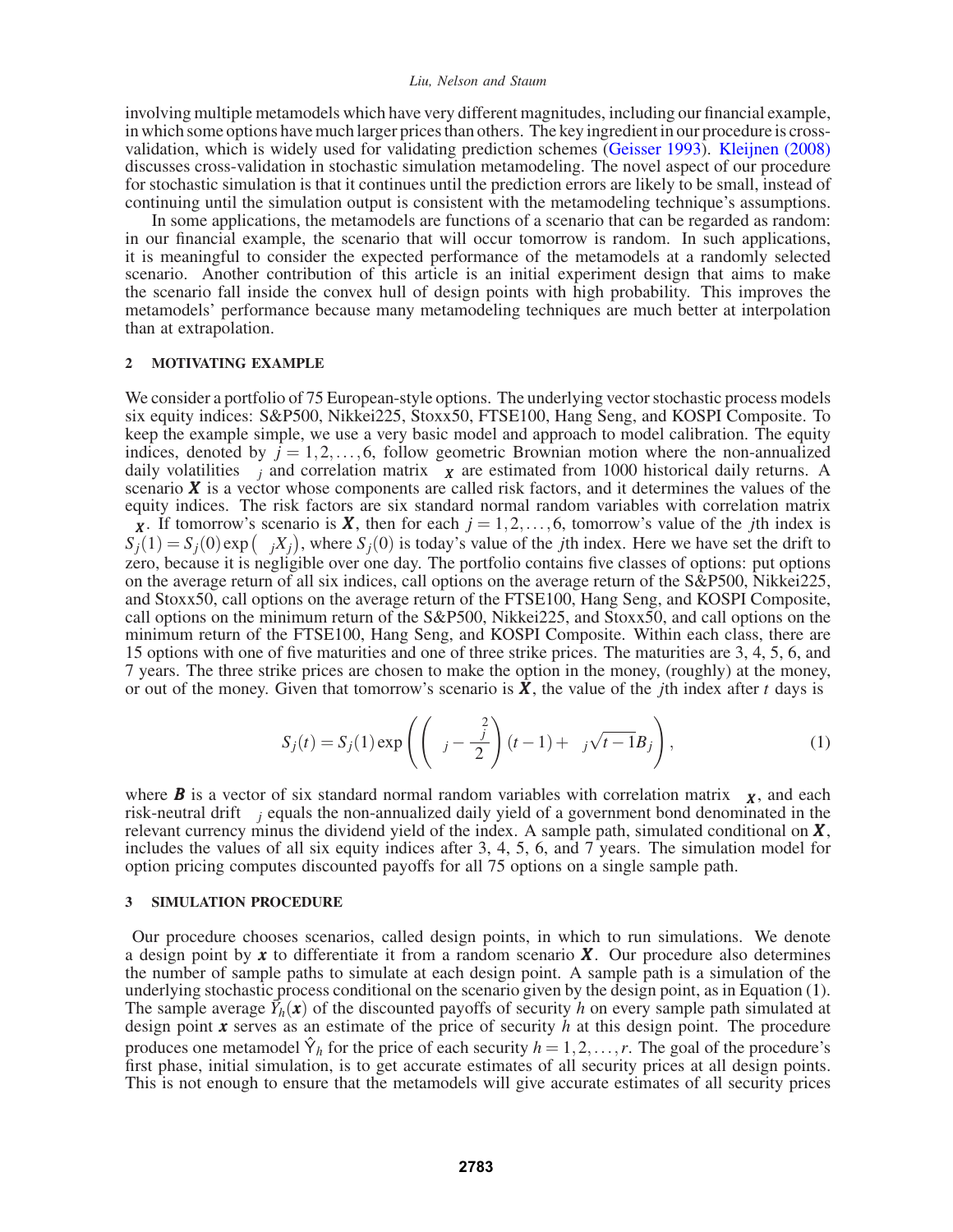at scenarios that are not design points. The goal of the second phase, metamodel validation, is to improve the accuracy of the metamodels away from the design points. This phase adds design points and sample paths until the metamodels pass a cross-validation test of their ability to estimate security prices at scenarios that are not used at design points. An outline of the procedure is:

# **Phase I.** Initial Simulation

- 1. Generate *k* design points  $x_1, x_2, \ldots, x_k$ .
- 2. For  $i = 1, 2, \ldots, k$ , simulate  $n_i$  sample paths at design point  $x_i$ , where  $n_i$  is chosen to target the relative accuracy in estimating the value of each security at  $x_i$ .

# **Phase II.** Metamodel Validation

- 1. Create metamodels by stochastic kriging.
- 2. Perform cross-validation on the metamodels. If they all pass the cross-validation test, the procedure terminates.
- 3. If they do not all pass, simulate more sample paths at existing design points or generate additional design points and simulate sample paths at them. Then return to Step 1 of Phase II.

## **3.1 Initial Simulation Phase**

The initial simulation phase consists of two parts: a method for choosing *k* design points and a two-stage simulation procedure. Information from the first stage, which simulates  $n_0$  sample paths at each design point, is used to choose the total sample size  $n_i$  at each design point  $x_i$ ,  $i = 1, 2, \ldots, k$ . The second stage of simulation generates the sample paths required to reach those total sample sizes.

## **3.1.1 Design Points**

In choosing design points, we have two goals. One goal is for tomorrow's scenario to fall inside the convex hull of the design points with high probability. The reason for this is that many metamodeling techniques, including stochastic kriging, are much better at interpolation than at extrapolation. The other goal is, as usual in simulation metamodeling, to fill the space of scenarios evenly with design points.

To address the probability that tomorrow's scenario *X* falls inside the convex hull of the design points, we need a joint distribution  $F_X$  for the risk factors  $X_1, X_2, \ldots, X_d$ . Our procedure requires that we be able to evaluate a function *f* such that, if *U* is uniformly distributed on  $(0,1)^d$ , then  $f(U)$  has distribution  $F_X$ . We choose design points  $x_1, x_2, \ldots, x_k$  in  $\mathscr X$  by choosing design points  $u_1, u_2, \ldots, u_k$ in U and transforming them to get  $\mathbf{x}_i = f(\mathbf{u}_i)$  for  $i = 1, 2, ..., k$ . One way to get  $f : \mathcal{U} \to \mathcal{X}$  is from a simulation algorithm: even if  $f$  is not known explicitly, a typical simulation algorithm takes independent uniform random variables as inputs and generates a random vector with distribution *Fx*. However, sometimes the analyst may have only marginal distributions  $F_{X_1}, F_{X_2}, \ldots, F_{X_d}$  for the risk factors and their correlation matrix  $\Sigma_{\mathbf{X}}$ . A further assumption about dependence among the risk factors is required to get a joint distribution  $F_X$ . An assumption often made in financial engineering models (although it may give an unrealistic picture of extreme events), is that *X* has a Gaussian copula (McNeil, Frey, and Embrechts 2005,  $\S$  5.1). The same assumption is used in simulation input modeling in the normal-to-anything (NORTA) transformation (Cario and Nelson 1997). Then the transformation  $\mathbf{X} = f(\mathbf{U})$  is accomplished as follows, where  $\Phi$  is the standard normal cumulative distribution function:

- 1. For each  $i = 1, 2, ..., k$ , set  $W_i = \Phi^{-1}(U_i)$  to get a standard normal vector **W**.
- 2. Set  $Z = \Sigma_Z^{-1/2}W$  to get a vector *Z* with standard normal marginal distributions and correlation matrix  $\Sigma$ **z**, where  $\Sigma$ <sup>-1/2</sup> satisfies  $\Sigma$ <sup>-1/2</sup>  $(\Sigma$ <sup>-1/2</sup>  $)$ <sup>-1</sup> =  $\Sigma$ **z**.
- 3. For each  $i = 1, 2, ..., k$ , set  $\tilde{U}_i = \Phi(Z_i)$  to get a vector  $\tilde{U}$  whose components are dependent and have marginal distributions that are uniform on  $(0,1)$ .
- 4. For each  $i = 1, 2, ..., k$ , set  $X_i = F_{X_i}^{-1}(\tilde{U}_i)$  to get a vector **X**.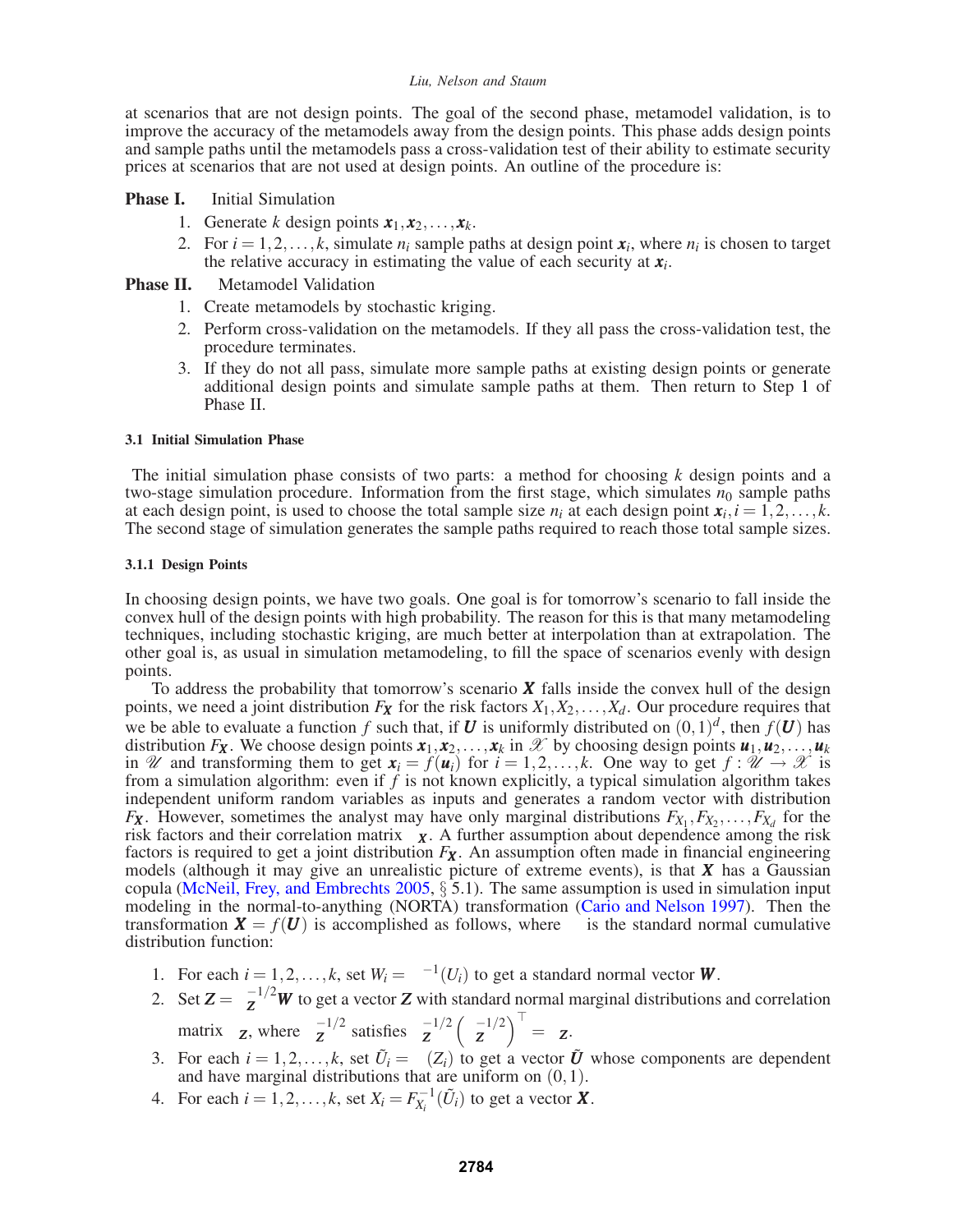Cario and Nelson (Cario and Nelson 1997, Cario and Nelson 1998) show how to choose Σ*<sup>Z</sup>* so that the correlation matrix of  $\boldsymbol{X}$  is  $\Sigma_{\boldsymbol{X}}$ .

Our experiment design contains two kinds of points: corner points and points sampled via quasi-Monte Carlo. Let  $p$  be a target probability for tomorrow's scenario to fall into the convex hull of the design points. Each of the  $2<sup>d</sup>$  corner points is the image under *f* of a vertex of the hypercube  $\mathcal{U}_p = {\mathbf{u} : 0.5(1 - p^{1/d}) \le u_j \le 0.5(1 + p^{1/d}) \forall j = 1, 2, \dots d}$ , which has volume p. Including  $2^d$  corner points is feasible when the dimension d is moderate. The target probability p must be less than one if it is impossible to map the vertices of the unit hypercube  $[0,1]^d$  to usable scenarios in  $\mathscr{X}$ : e.g., in the example of Section 2, if  $U_1 = 1$ , then the first risk factor  $X_1$  and the value  $S_1$  of the S&P500 index are infinite. The probability that tomorrow's scenario falls inside the convex hull of the design points is not guaranteed to be *p*, but in many cases, choosing a large target probability *p* makes tomorrow's scenario fall inside the convex hull of the design points with high probability. The remaining *k*−2<sup>*d*</sup> design points are generated from a Sobol' sequence scaled to fit inside  $\mathcal{U}_p$ : if *u'* is a point in a Sobol' sequence in  $[0,1)^d$ , the corresponding design point is  $f(0.5(1-p^{1/d})+p^{1/d}u')$ . Figure 1, whose panels are in sequence left to right and then top to bottom, shows the process of creating  $k = 50$  design points for a version of the example of Section 2 in which there are only two risk factors, corresponding to the S&P500 and Nikkei225 indices. The panels for *Z* and *X* are the same because the risk factors in this example are normally distributed, so the step of generating  $\tilde{U}$  is redundant.



Figure 1: Construction of Phase I design points in a two-dimensional example:  $∇$  indicates corner points, and ◦ indicates points generated by quasi-Monte Carlo.

#### **3.1.2 Sample Sizes in a Two-Stage Simulation Procedure**

In the first stage of Phase I, we simulate  $n_0$  sample paths at each design point and compute the sample average  $\bar{Y}_h(\mathbf{x}_i)$  and sample variance  $s_h^2(\mathbf{x}_i)$  of the discounted payoffs for each design point  $i = 1, 2, \ldots, k$ and each security  $h = 1, 2, ..., r$ . Then we choose a total sample size  $n_i$  to attain at each design point after a second stage of sampling, and simulate  $n_i - n_0$  additional sample paths at design point  $\dot{x}_i$  for  $i = 1, 2, \ldots, k$ . We choose the sample size  $n_i$  to target a relative precision for the simulation output. Let  $y_h(\mathbf{x}_i)$  be the true price of security *h* at the design point  $\mathbf{x}_i$ . Based on an assumption that the discounted payoffs are normally distributed with unknown variance, a fixed sample size of *n* yields a half-width of the  $(1 - \alpha)$  confidence interval for  $y_h(\mathbf{x}_i)$  of  $l_h(\mathbf{x}_i, n; \alpha) = t_{n-1, 1-\alpha/2} s_h(\mathbf{x}_i)/\sqrt{n}$ , where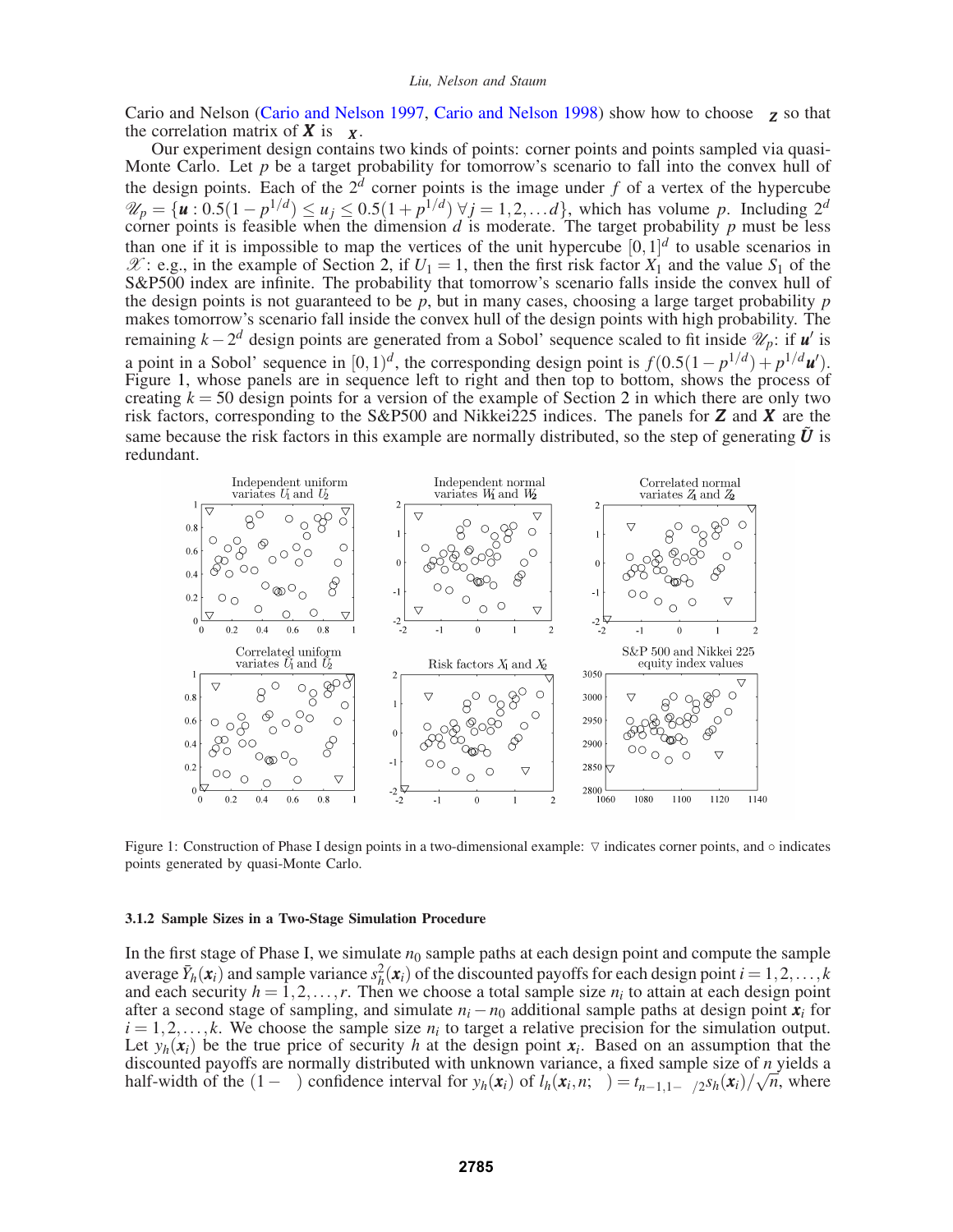$t_{n-1,1-\alpha/2}$  is the  $1-\alpha/2$  quantile of the *t* distribution with *n*−1 degrees of freedom. The relative precision of the average of  $n_i$  sample paths is  $l_h(\mathbf{x}_i, n_i; \alpha) / |y_h(\mathbf{x}_i)|$ . We target a relative precision of  $\gamma$  between 0 and 1. After the first stage, we choose the sample size

$$
n_{i} = \max \left\{ n_{0}, \left[ \max_{h=1,2,...,r} \left( \frac{(1+\gamma)t_{n_{0}-1,1-\alpha/2} s_{h}(\mathbf{x}_{i})}{\gamma \bar{Y}_{h}(\mathbf{x}_{i})} \right)^{2} \right] \right\}
$$
(2)

because it makes

$$
\frac{l_h(\mathbf{x}_i, n_i; \alpha)}{|\bar{Y}_h(\mathbf{x}_i)|} \le \frac{\gamma}{1+\gamma}
$$
\n(3)

for every security  $h = 1, 2, ..., r$ . The relative precision  $l_h(\mathbf{x}_i, n_i; \alpha) / |y_h(\mathbf{x}_i)| \leq \gamma$  with approximately  $1-\alpha$  level confidence if Equation (3) holds (Law 2007, p. 502). This is merely an approximation because the discounted payoffs are not normally distributed, and the sample size  $n_i$  is random, not fixed. In particular, it depends on the first-stage sample average  $\bar{Y}_h(\pmb{x}_i)$ , which spoils the usual arguments for the validity of two-stage fixed-width confidence interval procedures such as Stein's (Stein 1945). However, if the sample size is large and the true price is not too close to zero, we expect to attain the desired relative precision with high confidence if  $\alpha$  is small.

### **3.2 Metamodel Validation Phase**

After the initial simulation, we construct and validate metamodels. If they fail a test based on leaveone-out cross-validation, we add more design points or generate more sample paths at existing design points until the updated metamodels pass the test. The essential idea of leave-one-out cross-validation, when applied to a metamodel of a deterministic simulation model, is to look at the difference between the true value  $y_h(\mathbf{x}_i)$ , observed by running the simulation at the design point  $\mathbf{x}_i$ , and the leave-one-out prediction  $\hat{\gamma}_h^{(-i)}(x_i)$  of a metamodel constructed using all the design points except  $x_i$ . When the simulation is stochastic, the true value  $y_h(x_i)$  can not be observed. Our validation method considers the leave-one-out prediction  $\hat{Y}_h^{(-i)}(x_i)$ , the simulation output  $\bar{Y}_h(x_i)$  which serves as an estimate of the true value  $y_h(\mathbf{x}_i)$ , and the confidence interval half-width  $l_h(\mathbf{x}_i,n_i;\alpha)$  as a measure of uncertainty in  $\bar{Y}_h(\mathbf{x}_i)$ .

We use cross-validation for a subset  $\mathbb{I} \subseteq \{1,2,\ldots,k\}$  of design points and a subset  $\mathbb{H} \subseteq \{1,2,\ldots,r\}$ of securities. The design points in I are those that are not on the convex hull of the set of design points. This ensures that for all  $i \in \mathbb{I}$ ,  $\hat{Y}_h^{(-i)}(x_i)$  is an interpolation, not an extrapolation. The subset  $\mathbb{H}$  could contain all*r* securities, but if*r* is too large, cross-validation will take a very long time. One may choose a smaller subset  $H$  by including only one representative of each class of securities. For example, a class may consist of securities which differ from each other only in maturity and strike price. We suggest choosing the representative of a class to be the security which is most computationally expensive to price with good relative accuracy: for example, after Phase I, one may choose representatives with the highest value of  $\max_{i=1,2,\dots,k} s_h(\mathbf{x}_i)/\bar{Y}_h(\mathbf{x}_i)$ .

Proposition 1 provides some justification for our method, which aims to control the relative leaveone-out prediction error  $|\hat{Y}_h^{(-i)}(\mathbf{x}_i) - y_h(\mathbf{x}_i)|/|y_h(\mathbf{x}_i)|$  at each design point. As in Section 3.1.2, non-<br>normality of the simulation output and randomness of the sample sizes mean that the method is merely approximate: thus, in interpreting the proposition, we should remember that Pr  $\{|\bar{Y}_h(\mathbf{x}_i) - y_h(\mathbf{x}_i)| \leq l_h(\mathbf{x}_i, n_i; \alpha)\}$ may not be exactly  $1 - \alpha$ , the confidence sought in the construction of Equation (2). For reasons supplied by Proposition 1, our test of validity is based on

$$
E_{hi} = \frac{l_h(\mathbf{x}_i, n_i; \alpha)}{|\bar{Y}_h(\mathbf{x}_i)| - l_h(\mathbf{x}_i, n_i; \alpha)} + \frac{\left|\hat{Y}_h^{(-i)}(\mathbf{x}_i) - \bar{Y}_h(\mathbf{x}_i)\right|}{|\bar{Y}_h(\mathbf{x}_i)| - l_h(\mathbf{x}_i, n_i; \alpha)},
$$
(4)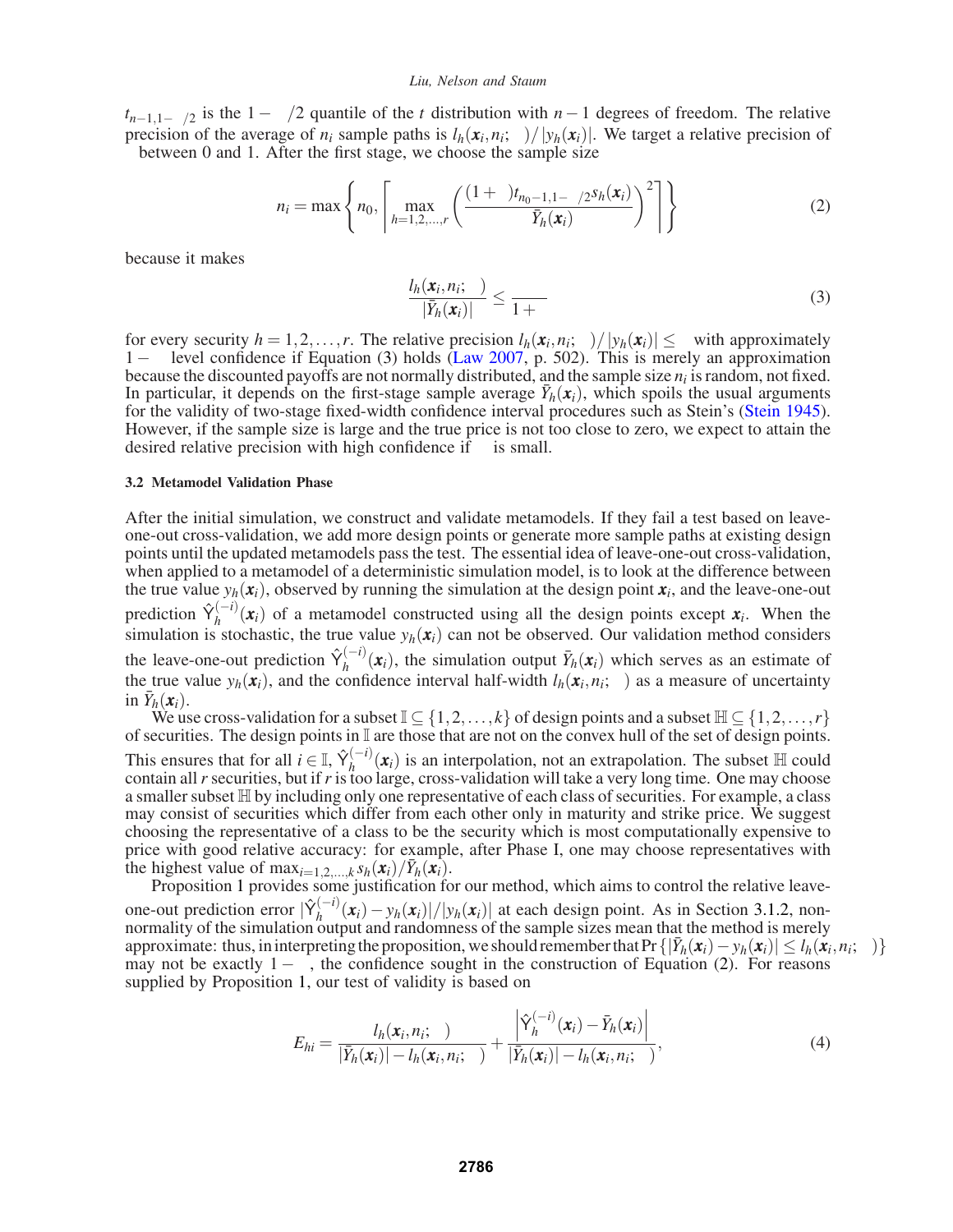where the first term measures the relative precision of simulation output and the second term measures the relative discrepancy between metamodel prediction and simulation output. These measurements are relative to  $|\bar{Y}_h(\mathbf{x}_i)| - l_h(\mathbf{x}_i, n_i; \alpha)$ , a lower confidence limit for  $y_h(\mathbf{x}_i)$ .

**Proposition 1.** For any  $h = 1, 2, ..., r$  and  $i = 1, 2, ..., k$ ,  $|\bar{Y}_h(\mathbf{x}_i) - y_h(\mathbf{x}_i)| \leq l_h(\mathbf{x}_i, n_i; \alpha)$  *implies*  $\begin{array}{c} \hline \end{array}$  $\left|\hat{\gamma}_h^{(-i)}(\mathbf{x}_i) - y_h(\mathbf{x}_i)\right| / |\mathbf{y}_h(\mathbf{x}_i)| \leq E_{hi}.$ 

*Proof.* If  $\bar{Y}_h(\mathbf{x}_i) - l_h(\mathbf{x}_i, n_i; \alpha) \leq y_h(\mathbf{x}_i) \leq \bar{Y}_h(\mathbf{x}_i) + l_h(\mathbf{x}_i, n_i; \alpha)$ , then

$$
|y_h(\boldsymbol{x}_i)| \geq \min\left\{|\bar{Y}_h(\boldsymbol{x}_i) - l_h(\boldsymbol{x}_i, n_i; \alpha)|, |\bar{Y}_h(\boldsymbol{x}_i) + l_h(\boldsymbol{x}_i, n_i; \alpha)|\right\} = |\bar{Y}_h(\boldsymbol{x}_i)| - l_h(\boldsymbol{x}_i, n_i; \alpha),
$$

which is positive because Equation (2) implies that  $l_h(\mathbf{x}_i, n_i; \alpha) < |\bar{Y}_h(\mathbf{x}_i)|$ . Therefore

$$
\frac{\left|\hat{Y}_h^{(-i)}(\mathbf{x}_i) - y_h(\mathbf{x}_i)\right|}{|y_h(\mathbf{x}_i)|} \leq \frac{\left|\bar{Y}_h(\mathbf{x}_i) - y_h(\mathbf{x}_i)\right| + \left|\hat{Y}_h^{(-i)}(\mathbf{x}_i) - \bar{Y}_h(\mathbf{x}_i)\right|}{|y_h(\mathbf{x}_i)|}\n\n\leq \frac{l_h(\mathbf{x}_i, n_i; \alpha) + \left|\hat{Y}_h^{(-i)}(\mathbf{x}_i) - \bar{Y}_h(\mathbf{x}_i)\right|}{|\bar{Y}_h(\mathbf{x}_i)| - l_h(\mathbf{x}_i, n_i; \alpha)} = E_{hi}.
$$

The proposition suggests an iterative procedure that adds simulation effort until  $E_{hi} \leq \beta$  for all  $h \in \mathbb{H}$  and  $i \in \mathbb{I}$ , where  $\beta$  is a target error. A key question is whether to add more design points or more sample paths at existing design points. This is a difficult question and here we provide a very simple response to it. The difference  $|\hat{Y}_h^{(-i)}(\mathbf{x}_i) - \bar{Y}_h(\mathbf{x}_i)|$  can be large because the simulation output is far from the true value (at  $x_i$  or at other design points) or because of a large difference between the true value  $y_h(x_i)$  and the leave-one-out prediction at  $x_i$  that would arise if the true values were known at the other design points. In the former case, we want to add more sample paths; in the latter, we want to add more design points. The problem is that we do not know the true values, so we do not know the cause. However, if the sample size at  $x_i$  is already large enough to make the half-width of the confidence interval for  $y_h(\mathbf{x}_i)$  very small, then it is unlikely that the cause is that  $\bar{Y}_h(\mathbf{x}_i)$  is far from  $y_h(x_i)$ , so it seems attractive to add a new design point. We add a new design point if the first term  $l_h(\mathbf{x}_i, n_i; \alpha) / (|\bar{Y}_h(\mathbf{x}_i)| - l_h(\mathbf{x}_i, n_i; \alpha))$  of  $E_{hi}$  is less than  $\lambda \beta$ , where  $\lambda \in (0,1)$  is a parameter of the simulation procedure whose purpose is to control the effect of Monte Carlo variability during cross-validation. In our experiments, we found that  $\lambda = 1/4$  worked well. An outline of Phase II of our procedure is:

- 1. For  $i = 1, 2, \ldots, k$ , initialize the sample size  $N_i \leftarrow n_i$ .
- 2. For  $i = 1, 2, \ldots, k$  and  $h \in \mathbb{H}$ , compute the sample average  $\bar{Y}_h(\mathbf{x}_i)$  and sample standard deviation  $s_h(\mathbf{x}_i)$  of the *N<sub>i</sub>* discounted payoffs of security *h* on each sample path at  $\mathbf{x}_i$ .
- 3. For all  $i \in \mathbb{I}$  and  $h \in \mathbb{H}$ , compute  $E_{hi}$  as in Equation (4) but with sample size  $N_i$ .
- 4. Set (*h*∗,*i* <sup>∗</sup>) ← argmax*h*∈H,*i*∈<sup>I</sup>*Ehi*. If *Eh*∗*<sup>i</sup>* <sup>∗</sup> ≤ β, terminate.
- 5. If  $l_{h^*}(\mathbf{x}_{i^*}, N_{i^*}; \alpha) / (\bar{Y}_{h^*}(\mathbf{x}_{i^*}) |l_{h^*}(\mathbf{x}_{i^*}, N_{i^*}; \alpha)|) \geq \lambda \beta$ , then:
- (a) Simulate  $N_{i^*}$  additional sample paths at  $x_{i^*}$  and set  $N_{i^*} \leftarrow 2N_{i^*}$ .
- (b) Update  $\bar{Y}_h(\mathbf{x}_{i^*})$  and  $s_h(\mathbf{x}_{i^*})$  for all  $h \in \mathbb{H}$ .
- (c) Return to Step 3.
- 6. Otherwise,
- (a) Add design point  $\mathbf{x}_{k+1}$  midway between  $\mathbf{x}_{i^*}$  and the nearest design point, and set  $\mathbb{I} \leftarrow$ <sup>I</sup>∪ {*k*+1}.
- (b) Perform two-stage simulation at  $x_{k+1}$  as described in Section 3.1, initialize  $N_{k+1} \leftarrow n_{k+1}$ , and compute  $\overline{Y}_h(\mathbf{x}_{k+1})$  and  $s_h(\mathbf{x}_{k+1})$  for all  $h \in \mathbb{H}$ .
- (c) Set  $k \leftarrow k+1$  and return to Step 3.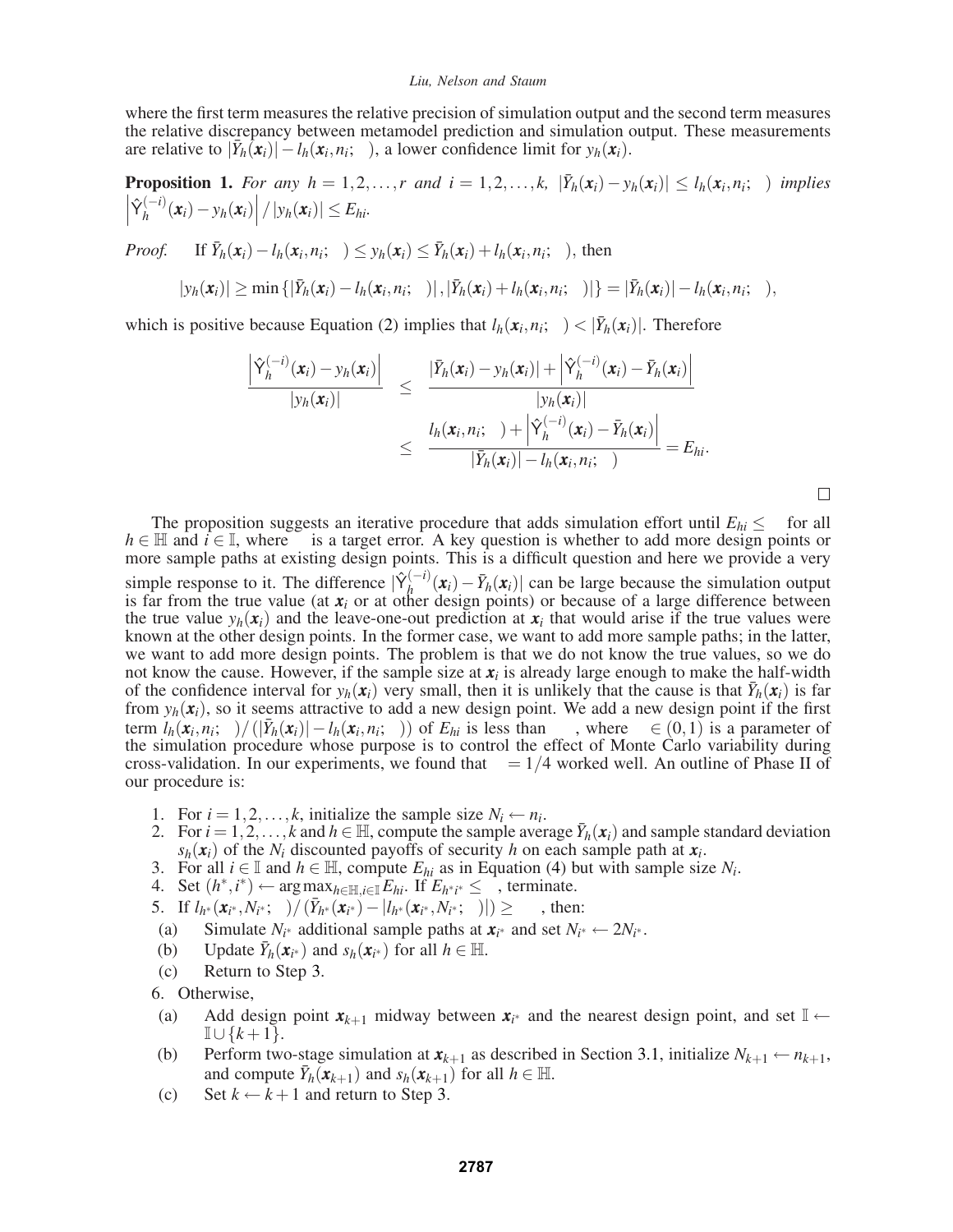### **4 NUMERICAL EXPERIMENT RESULTS**

We tested our procedure on the example of Section 2. There are  $2^6 = 64$  corner points coming from a hypercube  $\hat{\mathcal{U}}_p$  of volume  $p = 0.99$  and  $k = 74$  total design points in Phase I. The first-stage sample size  $n_0 = 5000$ . The confidence level  $1 - \alpha = 0.9$  and the target levels  $\beta$  and  $\gamma$  for relative error are both 0.05.

Our figure of merit is root average relative mean squared error (RARMSE): for security *h*,  $RARMSE(h) = \sqrt{\int_{\mathcal{X}} E[(\hat{Y}_h(\bm{x})/y_h(\bm{x}) - 1)^2] dF_{\bm{X}}(\bm{x})}$ . To analyze the performance of our procedure, we sample  $X_1, X_2, \ldots X_K$  independently from the distribution of tomorrow's scenario, and use this sample to approximate the integral. In these  $K = 1000$  scenarios, we compare the metamodels' predictions to very accurate estimates of the true security prices obtained from another simulation experiment. We approximate the expectation by running *m* = 30 macro-replications of our procedure and estimate RARMSE(*h*) by

$$
\sqrt{\frac{1}{mK}\sum_{i=1}^K\sum_{j=1}^m\left(\frac{\hat{\mathsf{Y}}_h^j(\boldsymbol{X}_i)}{y_h(\boldsymbol{X}_i)}-1\right)^2},
$$

where  $\hat{Y}_h^j$  is the metamodel of the price of security *h* in the *j*th macro-replication.

Figure 2 contains histograms of the RARMSE of the 75 metamodels produced by our procedure. One histogram is obtained when the set  $H$  of securities used in cross-validation contains all 75 securities, and the other when  $H$  contains only five securities. In the latter case, the representative in  $H$  of each of the five classes of options described in Section 2 is the option that has the longest maturity and is deepest out of the money, which therefore has the highest ratio of payoff variance to price. The figure shows that using only five securities in cross-validation increases RARMSE only slightly; the metamodels are still quite accurate, with the biggest RARMSE around 0.72%.



Figure 2: Histogram of estimated root average relative mean squared error of metamodels.

The advantage of using a small set  $\mathbb H$  for cross-validation is reduced computational cost. To study this, we simulated sample paths with a time step of two days. This is not necessary when the equity indices follow geometric Brownian motion, but some other models do require simulation with small time steps. Implemented in MATLAB 7.6 and run on a computer with a 2.4GHz CPU and 3.4GB